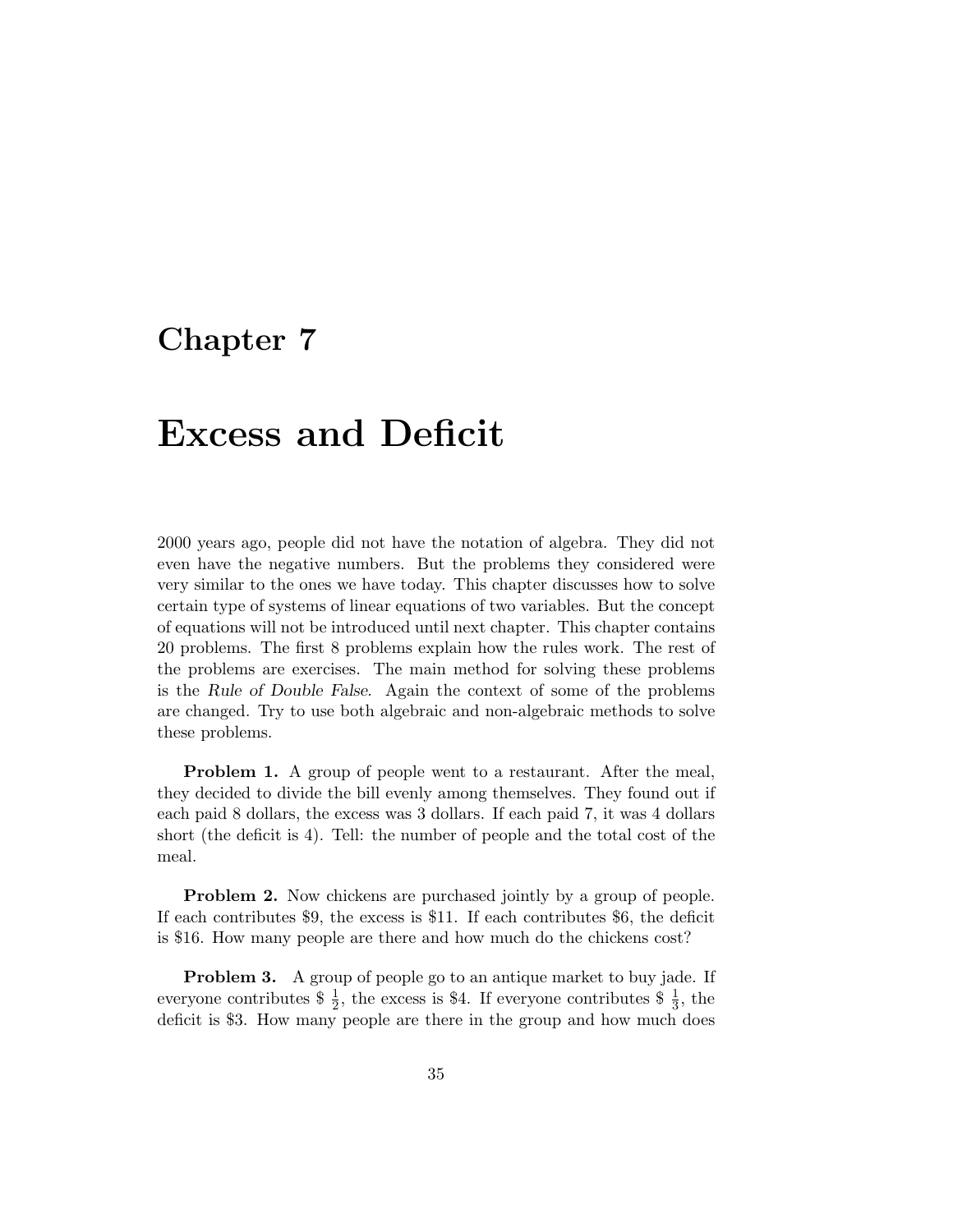the jade cost?

**Problem 4.** Now cattle are purchased jointly. If every 7-household contribute 190, the deficit is \$330. If every 9-household contributes 270, the excess is \$30. How many households are there and how much do cattle cost?

**Problem 5.** Now Gold is purchased jointly. If everyone contributes \$400, the excess is \$3400. If If everyone contributes \$300, the excess is \$100. How many people are there and how much does the Gold cost?

**Problem 6.** Now sheep are purchased jointly. If everyone contributes \$5, the deficit is \$45. If If everyone contributes \$7, the deficit is \$3. How many people are there and how much do the sheep cost?

**Problem 7.** Now pigs are purchased jointly. If everyone contributes \$100, the deficit is \$100. If If everyone contributes \$90, it is exactly the right amount. How many people are there and how much do the pigs cost?

**Problem 8.** Now dogs are purchased jointly. If everyone contributes \$5, the deficit is \$90. If If everyone contributes \$50, it is exactly the right amount. How many people are there and how much do the dogs cost?

After these 8 problems, you may wonder it is possible to design a problem so that no solutions can be found? The answer is yes. We can come up with contradictory information so that solutions do not exist.

For example, let us change Problem 6 to the following:

**Problem 6'.** Now sheep are purchased jointly. If everyone contributes \$5, it is \$45 short of buying 3 sheep. If everyone contributes \$10, it is \$80 short of buying 6 sheep. Find the number of people in the group and the cost of each sheep.

We know immediately that it is impossible to have a solution since if everyone doubles the contribution to buy twice as many sheep, the deficit should be doubled too.

In algebra, this corresponds to a (non-homogenous) linear system that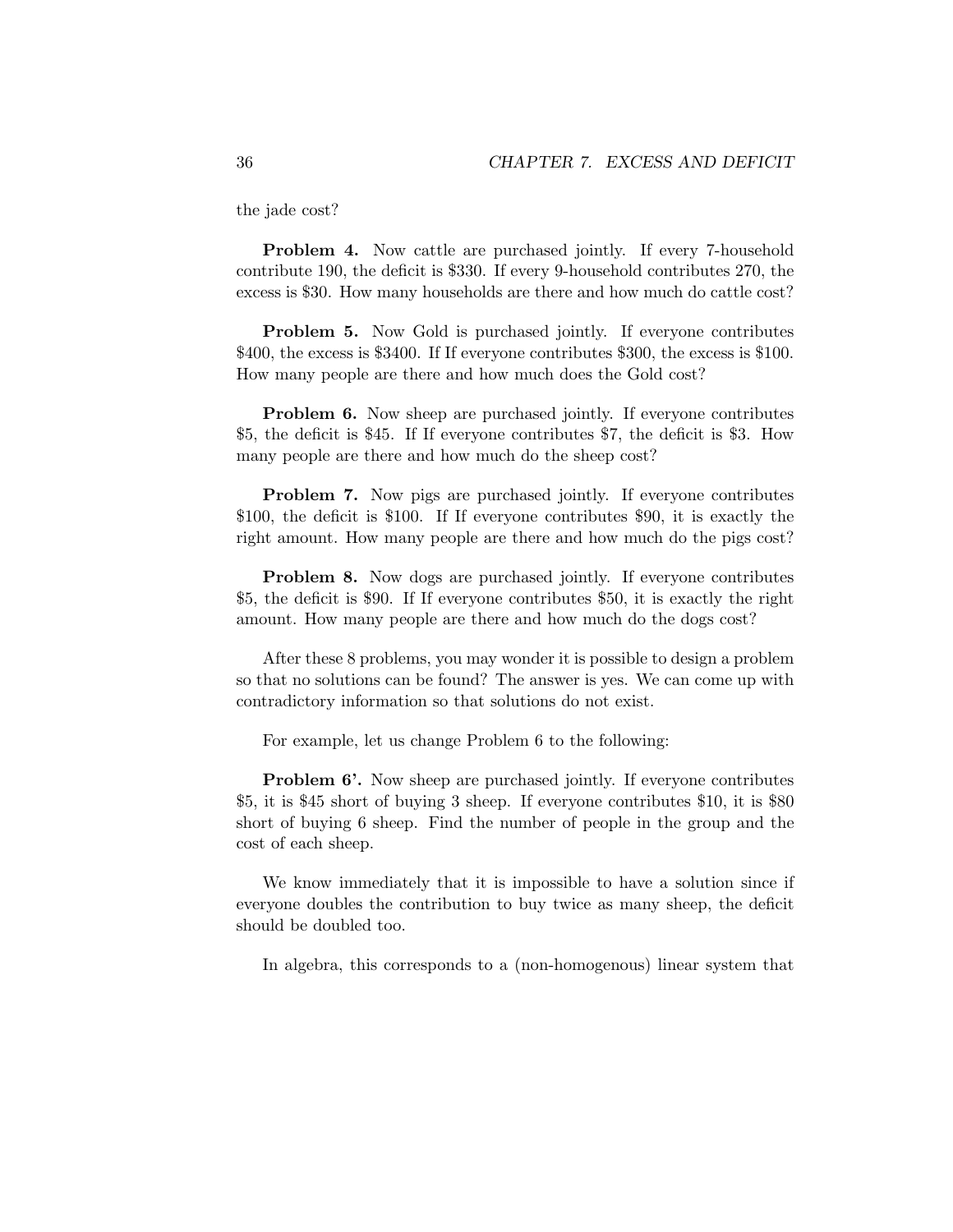does not have a solution:

$$
\begin{cases} ax + by = c \\ Ax + By = C. \end{cases}
$$

If  $(A, B)$  is proportional to  $(a, b)$ , then C must be proportional to c with the same ratio in order for a solution to exist.

But if we change \$80 to \$90, we will have many possible solutions (infinitely many, if fractions are allowed.)

The mathematics that deals with this type of problems is called Linear Algebra.

Try the following problem, which is not from the Nine Chapters. But it is a natural extension of these problems. Similar problems will be discussed in the next chapter.

**Problem 9.** Now chickens and pigs are purchased jointly. If everyone contributes \$10 to buy 10 chickens and 4 pigs, the deficit is \$10. If everyone contributes \$12, to buy 5 chickens and 5 pigs, the deficit is \$1. If every one contributes \$15, they can buy exactly 15 chickens and 5 pigs. Find out how many people in the group and how much each chicken and each pig cost.

What is interesting is that the Rule of Double False can be used to solve some problems we have already encountered.

**Problem 10.** There is a wall of 9 feet. A gourd is planted above and its vine is creeping down 8 inches a day. A calabash is planted below and its vine is creeping up 1 foot a day. Find the number of days till they meet.

Method: Assume 5 days, the deficit is 8 inches short. Assume 6 days, the excess is 1 foot.

**Problem 11.** A wall is 5 meters thick. two rats tunnel from opposite sides. On the first day both the big and small rats tunnel a meter each. The big rat doubles its rate daily while the small rat halves its rate daily. Find the number of days till the two rats meet.

**Problem 12.** 5 large containers and 1 small container have a total capacity of 3 gallons. 1 large container and 5 small containers have a total capacity of 2 gallons. What is the capacity of each container?